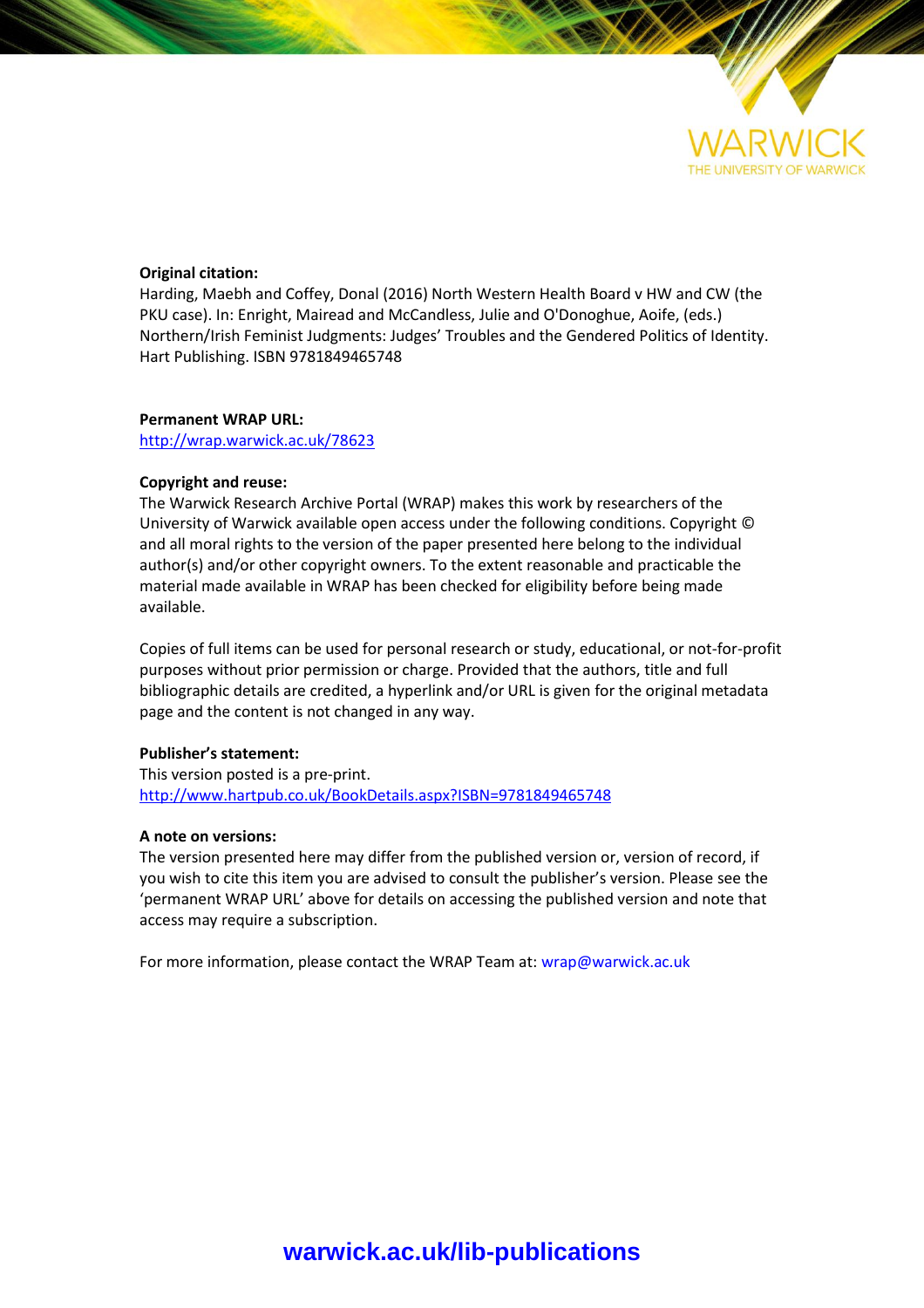# Commentary on *North Western Health Board v HW and CW* (the PKU case)

## DONAL COFFEY

Should the state administer a medical screening test on a child against the wishes of the family? The parents in this case refused to allow a test which would have involved taking a pinprick of blood from the child in order to test for certain metabolic disorders – phenylketonuria, homocystinuria, and hypothyroidism. The parents objected on religious grounds, that 'nobody is allowed to injure anyone else'.<sup>1</sup> Based on this conviction, they objected to pricking the skin of their child. The Supreme Court upheld the wishes of the family and refused to order the administration of the test.

The case raises certain questions which are not well addressed in the original judgments. For example, if the implications of the judgment are that a child is at risk of a potentially debilitating illness as a result of the parents' decision, should the parents' wishes be adhered to? If untreated, the conditions covered by the test in *North Western Health Board* can give rise, *inter alia*, to epilepsy, behavioural difficulties, learning disabilities, brain damage, liver dysfunction, and sepsis. If the outcome of adherence to familial wishes is to lead to a brain damaged child, is that a decision that can lawfully be made? This is an unspoken assumption of the majority judgments. Moreover without much considered discussion, the majority judgment reinforced the powers of parents within the marital family, relegating the consideration of the individual child's interest to extreme cases. It also elided the issues of mandatory medical services and a child's individual best interests. The legal background to both issues is discussed in turn before considering Maebh Harding's suggested approach in her feminist judgment to protecting individual rights within the constitutional family structure; as contrasted with the general propensity of the Supreme Court toward protecting the unit at all costs.

# **The Power Structures of the Irish Constitutional Family**

Feminist legal theory has always confronted the embeddedness of power structures in society.<sup>2</sup> The feminist legal model – and feminism generally – is concerned not simply with relations between the State and women, but also the relationships *within* family models. As a matter of history, the locus has tended to be in areas of traditional male power-differentials, e.g. domestic violence and marital rape.<sup>3</sup>

In Ireland, the constitutional model that was ostensibly favoured by the superior courts was based on a theoretical equality between the sexes. One finds this in the early jurisprudence

**.** 

<sup>2</sup> See, eg Margaret Davies, 'Feminism and the Idea of Law' (2011) 1(1) *Feminists@Law*. Available at: <http://journals.kent.ac.uk/index.php/feministsatlaw/article/view/9/66>(accessed 8 October 2015). Indeed, this focus has been directed against 'essentialism' in feminist legal theory itself; see Angela P Harris, 'Race and Essentialism in Feminist Legal Theory' (1990) 42 *Stanford Law Review* 581.

<sup>&</sup>lt;sup>1</sup> *North Western Health Board v HW and CW* [2001] 3 IR 622, at 628.

<sup>3</sup> See Jill Hasday, 'Contest and Consent: A Legal History of Marital Rape' (2000) 88 *California Law Review*  1373.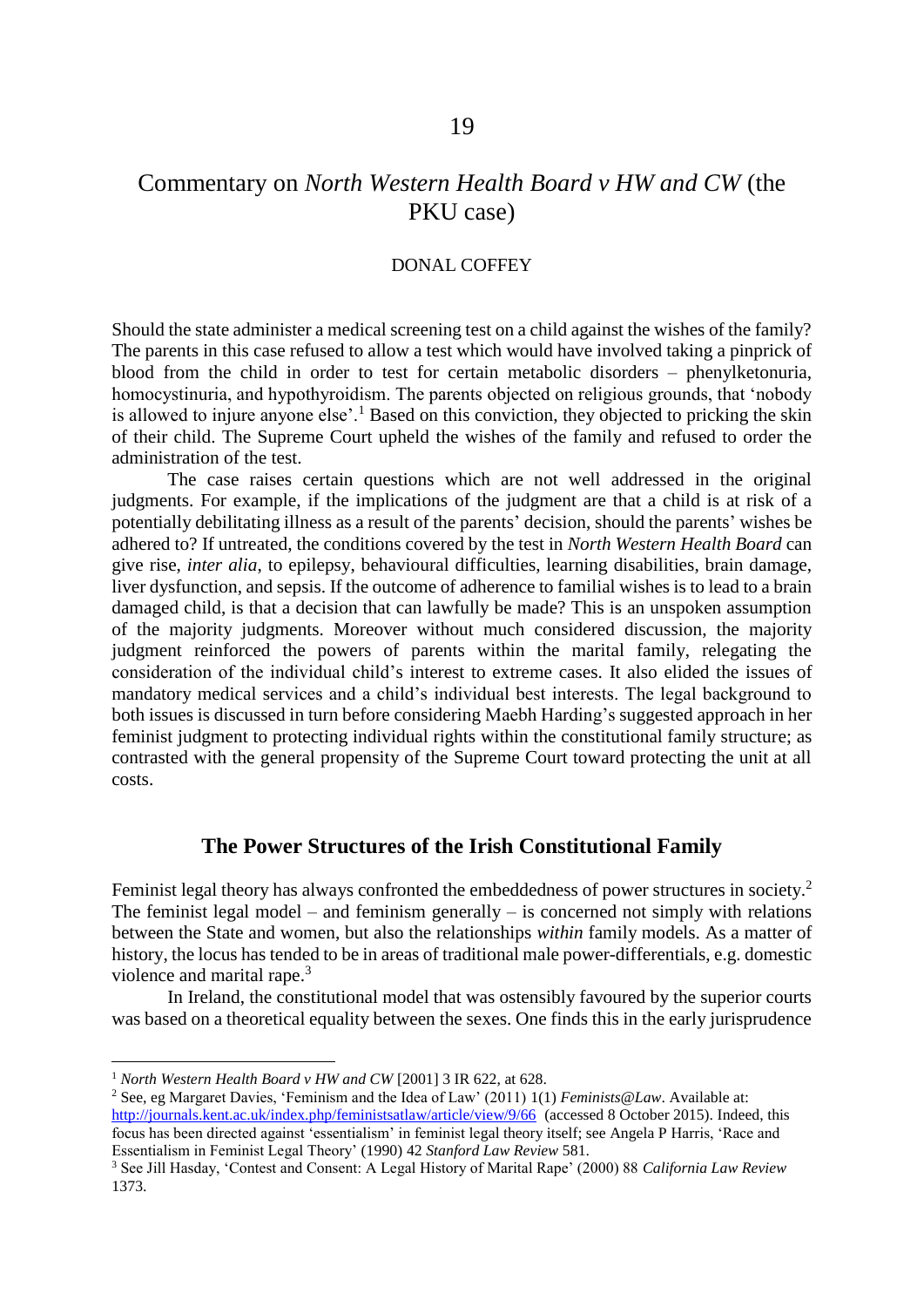of the Supreme Court on the operation of Article 42.<sup>4</sup> In practice, this equality did not exist. The operation of social mores, and indeed law, dictated that equality was rarely possible within the family. Unmarried women and children were treated less favourably still. Moreover, the focus on the 'traditional' family meant that alternative views of familial arrangements were systematically disregarded.<sup>5</sup>

Moves towards equality in the family sphere have tended to obscure, at least in the minds of liberal commentators, the still-existing power differential within the family itself. The clearest example of this, and the one which this case confronts, is the case of the child within the family. The monolithic 'family' protected by the constitutional model in *North Western Health Board v HW and CW* admits of only limited possibilities whereby the law can intercede on the child's behalf. The issue which the majority opinion struggles with, is the failure to see children as possessors of equal rights within the family unit, and instead to prioritise the family unit.

The position of the family within the Constitution, and the relationship of the various parents, spouses, and children of the family to each other is a key question which Harding J. addresses in her dissenting feminist judgment.

# **Mandatory Medical Services?**

The provision of compulsory medical treatment has been a perennial question involving ethics, the limits of State power, and the freedom of action of the individual. Contrary to the opinion of the majority of judges in the *North Western Health Board* case,<sup>6</sup> the mandatory provision of the PKU test is widespread. The first statute-based PKU test was pioneered in Massachusetts in 1963, with the vast majority of States in the USA dictating a mandatory test by the time of the *North Western Health Board* case.

However, even where a mandatory test was present, there was normally an exception for the religious belief of the parents. This was not universal, and in 7 States there was no exception to the test.<sup>7</sup> West Virginia appears to be alone in failing to provide an exception for religious belief of parents but still imposing a misdemeanour penalty on those who failed to comply with the test.<sup>8</sup>

The debate about the wisdom of compulsory vs mandatory screening was one which exercised a good deal of people in the medical community in the 1970s and 1980s.<sup>9</sup> At the time the focus was primarily on the ethical, rather than legal, importance of parental consent in such mandatory programmes. One might imagine that the debate broke down along libertarian/communitarian lines. However, one of the most powerful arguments in favour of the necessity for mandatory screening was explicitly based on John Stuart Mill's harm principle and concluded that there was no reasonable justification which overrode the risk of harm to the child.<sup>10</sup> It is important, however, to bear in mind that the scientific community were divided on the issue of mandatory screening.

<sup>4</sup> *In the matter of Tilson, Infants* [1951] 1 IR 1 at 33-34, 37-38 (Black J dissenting).

<sup>5</sup> *Norris v Attorney General* [1984] 1 IR 36 at 58, 91.

<sup>6</sup> See, *North Western Health Board v HW and CW* [2001] 3 IR 622, at 717 (Denham J) and 742 (Hardiman J).

<sup>7</sup> See table 3.1 in *Genetic Screening: Programs, Principles and Research* (National Academy of Sciences, 1975).

<sup>8</sup> This penalty is now contained in s 16-22-4 of ch 16 of the West Virginia Code.

<sup>9</sup> See eg, Ruth Faden, Judith Chwalow, Neil Holtzman and Susan Horn, 'A Survey to Evaluate Parental Consent as Public Policy for Neonatal Screening' (1982) 72 *American Journal of Public Health* 1347; George J Annas, 'Mandatory PKU Screening: The Other Side of the Looking Glass' (1982) 72 *American Journal of Public Health* 1401.

<sup>10</sup> Faden *et al,* ibid.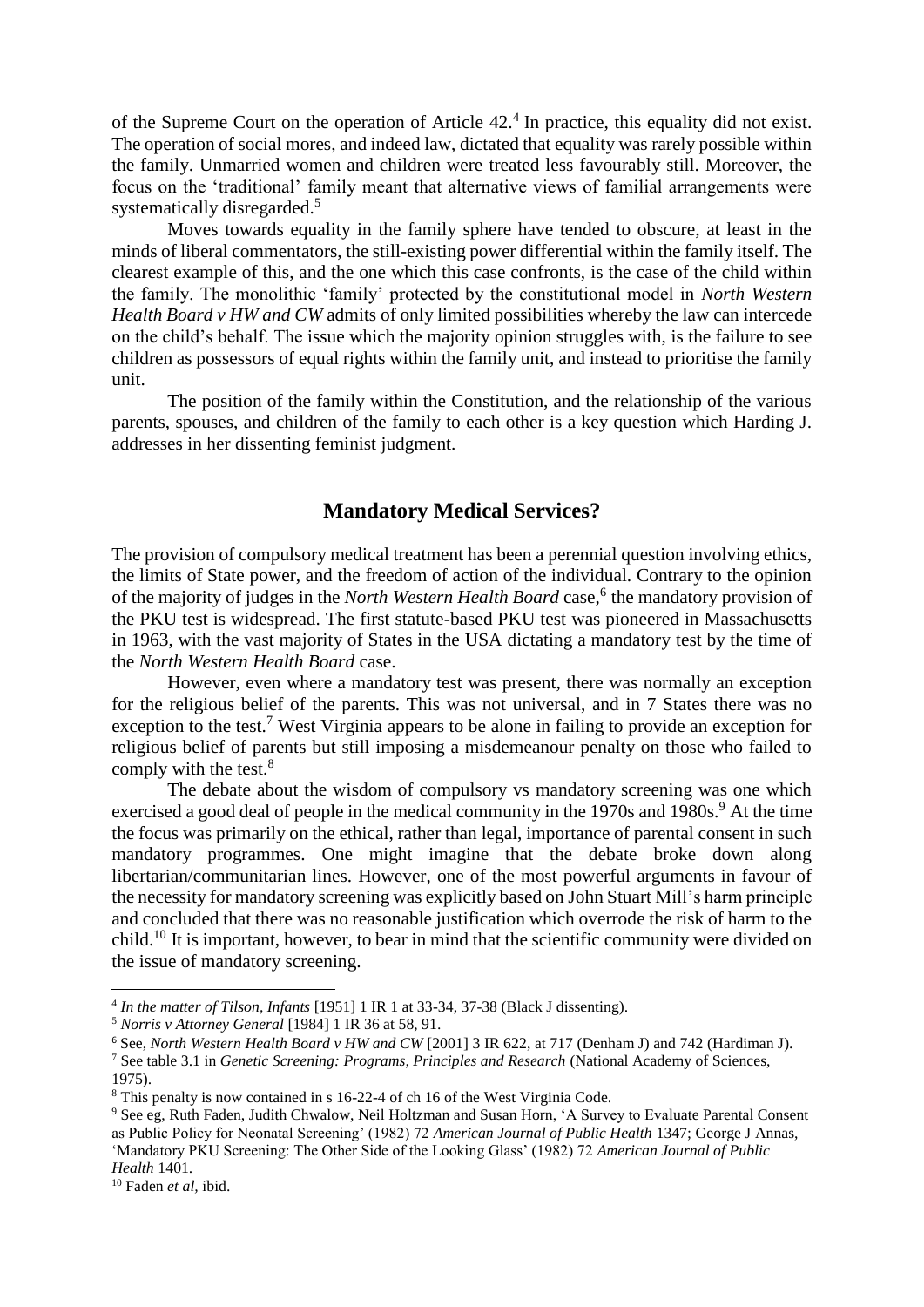It is also important to recognise the importance of value judgments in understanding and applying scientific findings.  $\overline{11}$  Recently, the debate about the human-papillomavirus vaccine in the USA has demonstrated the situatedness of ostensibly value-free debates about science.<sup>12</sup> The question of how to interpret purportedly neutral 'facts' is therefore one which pre-eminently concerns feminist theory; as Hawkesworth states, 'epistemological assumptions have political implications'.<sup>13</sup> In this light, the question posed in the *North Western Health Board* case provides an excellent example for the implementation of feminist legal theory. It demonstrates how a change in positional perspective can lead to a different result. As Alcoff notes:

This difference in positional perspective does not necessitate a change in what are taken to be facts, although new facts may come into view from the new position, but it does necessitate a political change in perspective since the point of departure, the point from which all things are measured, has changed.<sup>14</sup>

The majority in *North Western Health Board* were concerned with the provision of a mandatory test by the State which focusses on a nation-wide test. It is important to distinguish between this approach and that ultimately adopted by Harding J, which focusses on the individual case, and individual child, before the court. The question of the relationship between parental consent and State action in medical cases does, however, feature strongly in the feminist judgment.

# **The Judgment**

Harding J concludes that there is a common law jurisdiction wielded by the courts which can be invoked in this case. This is based on the inherent jurisdiction of the court to protect the welfare of the child. The other potential statute-based mechanisms only apply where either the guardians of the child disagree as to the substance of a decision,<sup>15</sup> or where there is a more lasting substituted decision-maker, e.g. in relation to wardship. This inherent jurisdiction allows a third party with an appropriate personal connection, in this instance the North Western Health Board, to seek to review the decision.

The major point of divergence between the decision of Harding J and the other judges in the case relates to the correct test to be applied when the court is asked to intervene into the family unit on behalf of a child. The understanding of the family as the means by which the welfare of the child is secured, the test proposed by Harding J, re-directs the enquiry under the Constitution. In the view of the majority, the correct decision-maker in almost all circumstances is the family as a unit. However, a feminist approach to judgment means that the assumed institutional structures must be considered, as Harding J argues: 'Making the marital family unit an inviolable space until parents abandon their constitutional duties shields abuse within the family.'

<sup>11</sup> See, eg Sharon Crasnow, 'Feminist Philosophy of Science: Values and Objectivity' (2013) 8 *Philosophy Compass* 413; Kristina Rolin, 'Standpoint theory as a methodology for the study of power relations' (2009) 24 *Hypatia: A Journal of Feminist Philosophy* 218.

<sup>&</sup>lt;sup>12</sup> Dan Kahan, Donald Braman, Geoffrey Cohen, John Gastil and Paul Slovic, 'Who Fears the HPV Vaccine, Who Doesn't, and Why? An Experimental Study of the Mechanisms of Cultural Cognition' (2010) 34 *Law and Human Behavior* 501.

<sup>13</sup> Mary E Hawkesworth, 'Knowers, Knowing, Known: Feminist Theory and Claims of Truth' (1989) 14(3) *Signs* 533, at 534.

<sup>&</sup>lt;sup>14</sup> Linda Alcoff, 'Cultural Feminism versus Post-Structuralism: The Identity Crisis in Feminist Thought' (1988) 13(3) *Signs* 405, at 434-435.

<sup>15</sup> See, eg, *C.O'S v Doyle* [2013] IESC 60.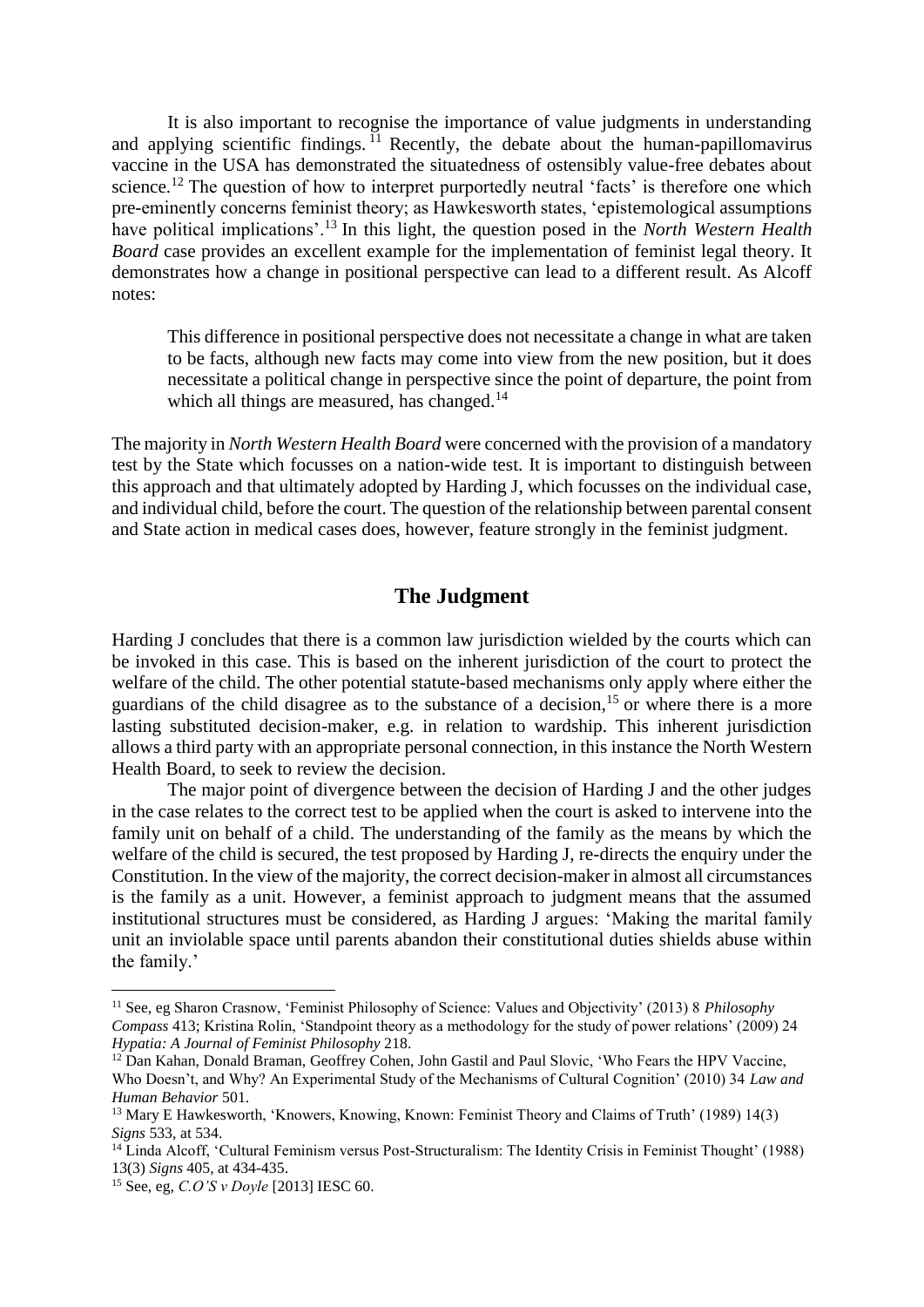Harding J's test is not an oppositional one whereby the welfare of the child must be weighed against the rights of the family – it is the outcome to be secured by the exercise of those rights. This allows Harding J to re-conceptualise the relationship between family members as secured by the Article 42.5. This shift in positional perspective may be seen clearly when Harding J notes: 'The Court has been wary to ensure that the state does not tread on the rights of parents but there has been less emphasis in case law that the overarching duty of realising children rights is satisfied.' The shift towards a purposive approach to Article 42.5 means that familial rights do not become an unsustainably high barrier to the vindication of the rights of the child. It is on the basis of this shift in positional perspective that the other judgments of the court are criticised. The disjunction between the institutional family approach of the majority, which does not account for the vulnerable members of the institution, and the purposive approach of Harding J, which does account for those members, exemplifies the feminist approach to power balances.

When applying the principles to the facts of the case, Harding J draws attention to the outcome of failing to treat the disease and the probabilities involved. The question of probability was the subject of a bizarre exchange in oral argument, where counsel for the defendants sought to argue that it was the severity of outcome alone, rather than the possibility of the risk which was important:

*Murray J*: Is the level of risk of relevance? *Mr. O'Donnell SC*: I do not balance the medical risk.<sup>16</sup>

This argument is one which cannot be justified and is rightfully avoided in Harding J's opinion. Both the severity of outcome, and the possibility of that outcome occurring, must surely play a role in the determination of whether to intervene in a particular case. It is noteworthy in this regard that the probability of PKU in Ireland stands at 1/4500, while the probability in the USA (where mandatory screening exists in almost all States) is over three times lower, at approximately 1/15000. In the USA, this lower probability was sufficient to set in train a movement to screen children across the country. The higher probability in Ireland should therefore indicate that the outcome is more threatening still. If the judgement call is a difficult one, then the court will stand over the decision of the parents. If the call is not difficult, then the court will not stand over the decision, for this would conflict with the purposive rationale behind Harding J's interpretation of Article 42.5.

Moreover, Harding J draws attention to what is assumed *sotto voce* in the decision itself: the child in question would have already presented symptoms of several of the conditions before the case was completed if, in fact, they suffered from the disease. This is a particularly problematic form of abductive reasoning. It raises the question of whether the majority's reasoning would have been the same if, in fact, Paul had presented with brain damage. In that case, the individual consequences would be demonstrably, terribly obvious. Moreover, if the outcome would be different in such a case, it follows that the test to be deployed should be one which obviates the need for a child to present with such a disease. Therefore, the test which should be used is one which concentrates on the rights of an individual child, the child before the Court, rather than a general familial right. In the words of Harding J: 'To turn away from such a child would amount to state protection of objectively harmful decisions at the expense of that individual child in order to protect the principle that most parents do the right thing.'

# **Implications**

<sup>16</sup> *North Western Health Board v HW and CW* [2001] 3 IR 622*,* at 653.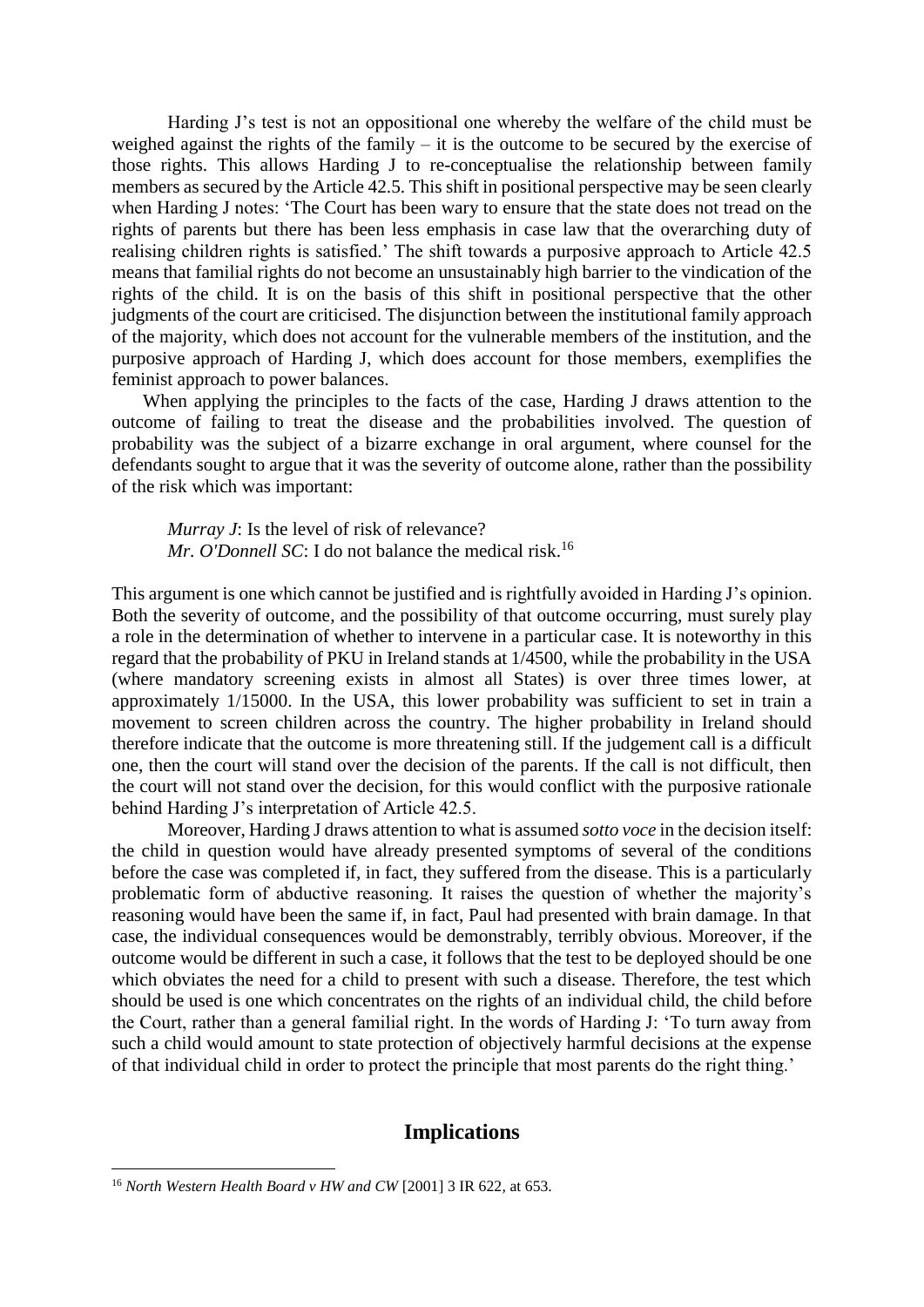The decision of the Supreme Court was one of a series of cases in the early 2000s where the judiciary were unwilling to decide cases in which it was felt another institution was a more appropriate decision-maker  $17$  These decisions were based on an interpretation of the Constitution which strictly cabined the powers of the judiciary. The same judicial deference is evinced in *North Western Health Board*. Moreover, Paul Ward has drawn attention to the difference between the current case and the decision of the Supreme Court in *The Western Health Board v Karen M ,* where the wishes of a mother that her child not be placed for foster care outside the jurisdiction were overridden.<sup>18</sup> This was based on the fact that in *Karen M* there was a legislative basis for the order, and that the mother was not constitutionally protected to the same degree as she was not part of the marital family. In 2006, the Ombudsman for Children pointed out that this judicial reticence left a 'lacuna in the current legislative framework where children's rights are concerned.'<sup>19</sup>

It also shares with those other cases a certain tendency towards histrionics which undermines the quality of legal reasoning in the decision. For example, in *North Western Health Board*, the trial judge made reference to Aldous Huxley's novel *Brave New World* in the following manner:

If the State were entitled to intervene in every case where professional opinion differed from that of the parents, or where the State considered that the parents were wrong in a decision, we would be rapidly stepping towards the 'Brave New World' in which the State always knows best. In my view that situation would be totally at variance with both the spirit and the word of the Constitution.<sup>20</sup>

The attempt by the judiciary to treat as equivalents the dystopian nightmare of Huxley's vision with a heel prick test, without which a child may suffer brain damage, is wildly overblown. Nonetheless, the equivalence is based on the positional perspective where any attempt to ameliorate parental control over individual children is on a spectrum with the very worst attempts to obliterate parental control. This does not sound judicial reasoning make. The test proposed by Harding J preserves the presumption that the best decision-makers are the child's parents, but allows for the presumption to be rebutted, where such is in the best interests of the child. The feminist approach does not automatically privilege the wishes of the familial unit, focussing instead on the best interests of the weakest member of that unit.

The question of the weight to be given to the parents' views is also one which feminist theory must give weight to. The debate about whether and how multiculturalism and feminism are compatible is an involved one.<sup>21</sup> This becomes more complicated when dealing with the rights of parents over the child's medical treatment. <sup>22</sup> Harding J deals with this issue by stressing that in most circumstances the decision of the parent will be determinative; it is only where they conflict with the best interests of the child that they will not be adhered to.

Moreover, later developments demonstrate a real failure by the judiciary to understand what the *North Western Health Board* case was about at a factual level. In *C.O'S v Doyle,*

<sup>17</sup> See, eg, *TD v Minister for Education* [2001] 4 IR 259; *Sinnott v The Minister for Education* [2001] 2 IR 545.

<sup>18</sup> Paul Ward, 'The Child and the State' (2003) *International Survey of Family Law* 217, at 237.

<sup>&</sup>lt;sup>19</sup> The All-Party Oireachtas Committee on the Constitution,  $10^{th}$  *Progress Report: The Family (Dublin,* Stationery Office, 2006) at A215.

<sup>&</sup>lt;sup>20</sup> This quotation was approved by Hardiman J in *North Western Health Board v HW and CW* [2001] 3 IR 622, at 757.

<sup>&</sup>lt;sup>21</sup> See, eg, Oonagh Reitman, 'Multiculturalism and Feminism: Incompatibility, compatibility or synonymity?' (2005) 5(2) *Ethnicities* 216; Monica Mookherjee, 'Autonomy, Force and Cultural Plurality' (2008) 14 *Res Publica* 147.

<sup>22</sup> See Caroline Bridge, 'Religion, Culture and Conviction' (1999) 11 *Child and Family Law Quarterly* 1.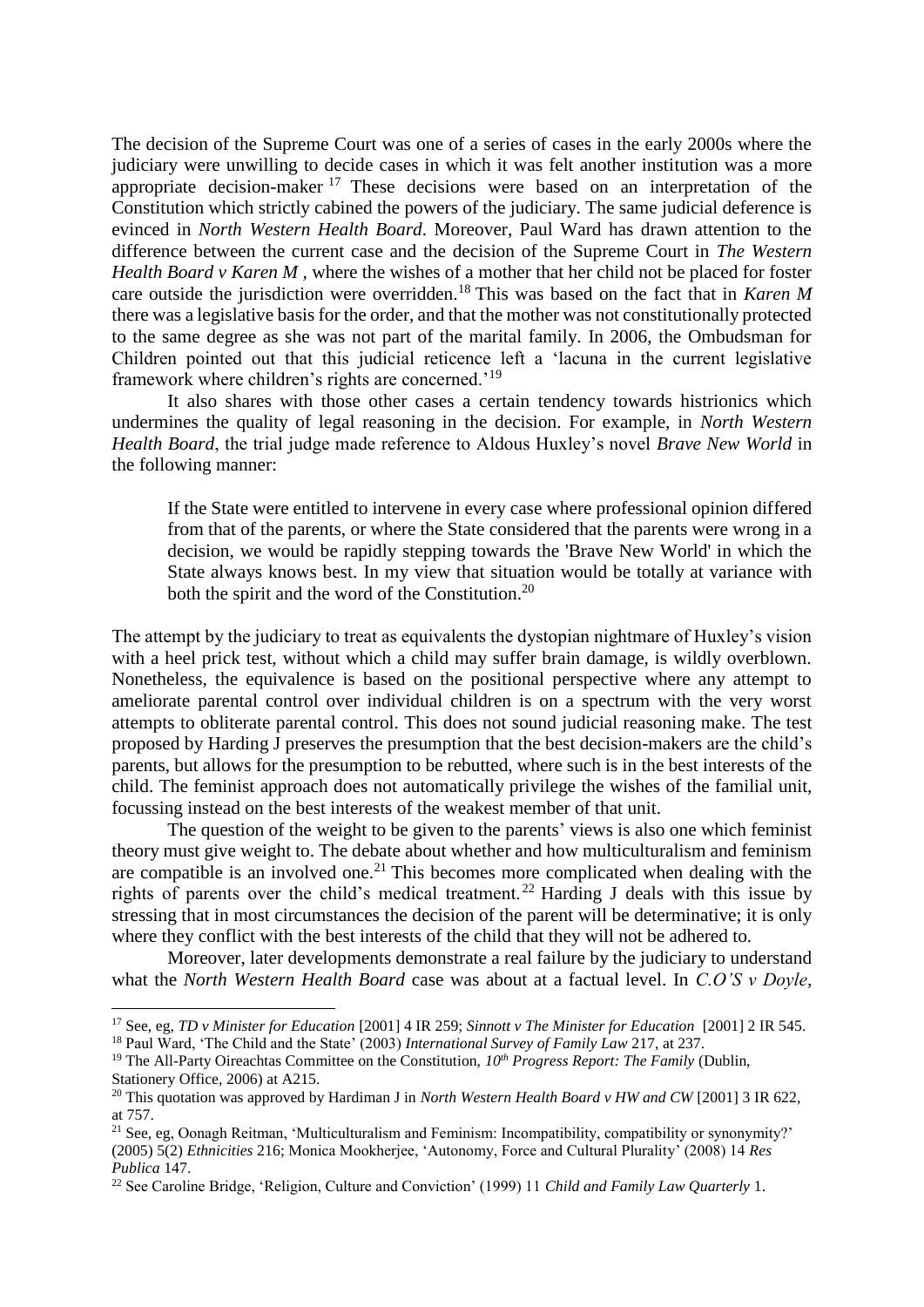MacMenamin J presented the case as follows: 'both the parents objected to the State vaccination scheme.' <sup>23</sup> Of course, *North Western* was not a vaccination case; it was a diagnostics case. That is, the PKU test would only reveal whether or not the child had one of the conditions; it was not designed to prevent the child getting the disease. This is a very obvious scientific mistake, and leads to the suspicion that the courts are simply uncomfortable trying to understand the science underlying the decision. In light of such discomfiture, they defer to the parents' decision. This allows the judiciary to stand over a constitutional principle: judicial deference. Deference obscures the role that the judiciary should play: the vindication of the rights of the child. Harding J's opinion forces the judge to consider what is, as a matter of fact, in the child's best interest and refuses to rely on judicial deference. It requires the judge to perform an evaluative role.

The test proposed by Harding J may have obviated the need to re-state this test in the  $31<sup>st</sup>$  Amendment to the Constitution.<sup>24</sup> The new Article 42A.2.1 $^{\circ}$  states:

In exceptional cases, where the parents, regardless of their marital status, fail in their duty towards their children to such extent that the safety or welfare of any of their children is likely to be prejudicially affected, the State as guardian of the common good shall, by proportionate means as provided by law, endeavour to supply the place of the parents, but always with due regard for the natural and imprescriptible rights of the child.

The re-fashioning of the Constitution so that it protects the 'safety and welfare' of children as against parental failure was a recognition that the jurisprudence of the Irish courts meant that the welfare of the child was treated as being subsidiary to the integrity of the family unit, rather than the family unit being treated as the means by which the welfare of the child was to be accomplished. Furthermore, a failure to re-examine the judicial outlook underlying *North Western Health Board* presents a potential future difficulty in the development of constitutional law in this area. If the fundamental position is not considered anew, ideally on the basis of feminist jurisprudence, there exists the possibility that the interpretation of Article 42.A.2.1° will proceed from the same familial unit perspective, and repeat the errors of *North Western Health Board*.

<sup>23</sup> *C.O'S v Doyle* [2013] IESC 60 at [23].

<sup>24</sup> Thirty-First Amendment of the Constitution (Children) Act 2012.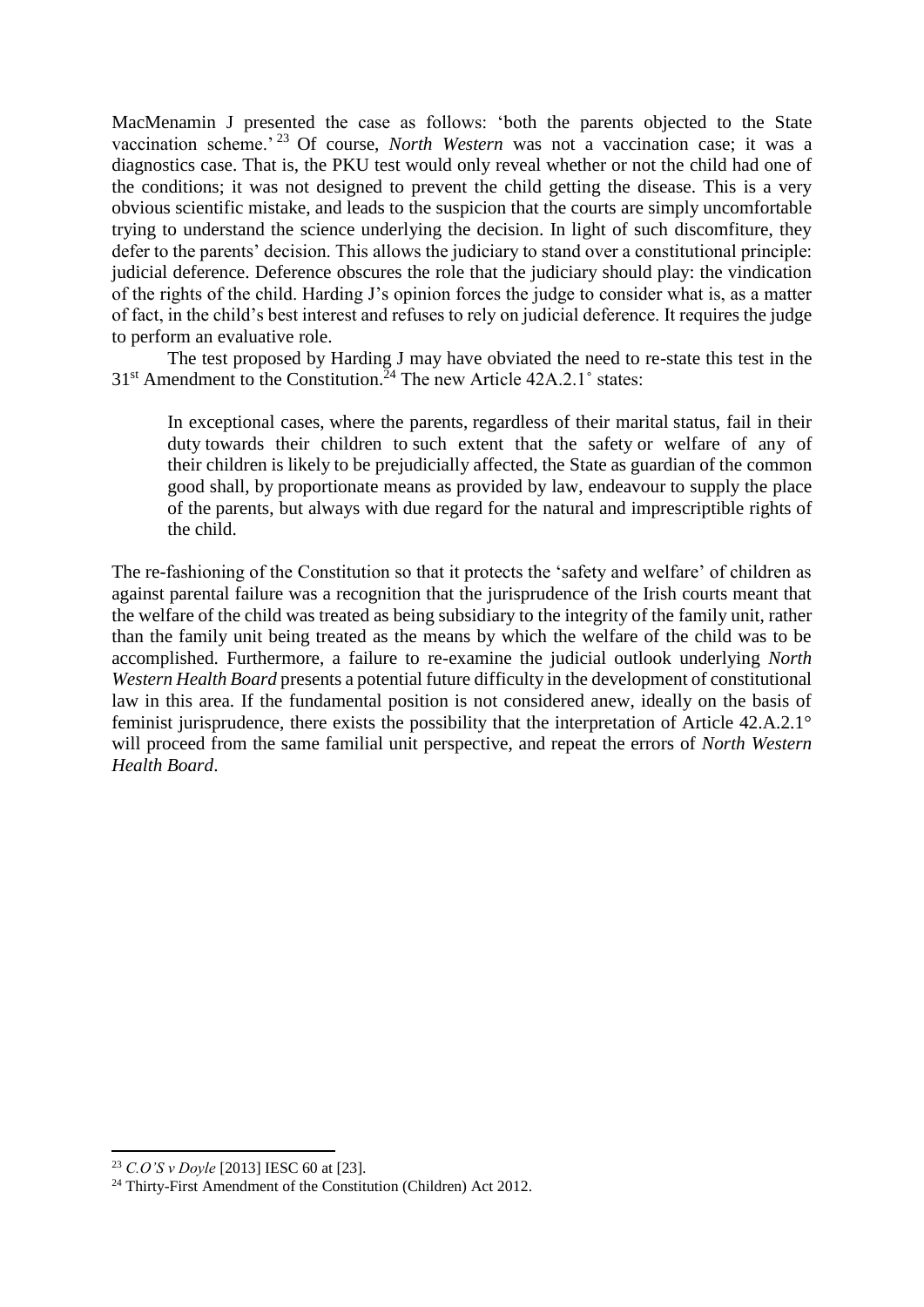# **The North Western Health Board,** Plaintiff, v. **H.W. and C.W.,**

Defendants [2000 No. 6348 P.; S.C. No. 321 of 2000]

| High Court    | $27th$ October, 2000           |
|---------------|--------------------------------|
| Supreme Court | 8 <sup>th</sup> November, 2001 |

### **Harding J.**

8<sup>th</sup> November, 2001

How far should the Irish state go to protect children from the damaging effects of poor parental choices? Failure by the court to take action leaves Paul, a vulnerable baby, at risk of developing life threatening metabolic conditions. The damage caused by these conditions cannot be reversed but can be easily prevented with timely, appropriate, medical treatment. What degree of freedom should Irish law give parents to make irrational decisions where the evidence before the court shows that the individual interests and rights of a particular child are being adversely affected?

Paul is 14 months old. He lives with his parents and his four brothers and sisters in Donegal. There is no question raised about Paul's parents' abilities to care for the children in the long term and it seems that their home is warm and loving.

The North Western Health Board provides a free screening programme for new-born children in the area to detect biochemical and metabolic disorders. This test, known as the PKU, or Guthrie test, detects the presence of five conditions; phenylketonuria, galactosaemia, homocystinuria, maple syrup urine disease and hypothyroidism. These conditions are detected by means of a 'heel prick' where blood is taken from the child's heel and sent to Dublin for analysis. All five conditions are caused by the body's inability to break down amino acids or produce essential hormones. Over time, the effects of these metabolic disorders cause mental disabilities and life threatening illness. All are treatable but any damage caused before treatment commences is irreversible.

Paul was born at home. Paul's parents have objected to the PKU test being carried out. The parents made similar objections to the testing of Paul's older sister, Mary. Mary had the PKU test several years ago against the wishes of her parents under the terms of an interim care order granted to the North Western Health Board by the District Court. Paul's parents feel that the PKU test is invasive and offends their religious belief that nobody is allowed to injure anyone else. Moreover, the parents assert that Mary became very unsettled for a long period after the test was carried out. On balance they have decided that it is not something that they want for their child. Should the court interfere with this decision?

This case raises three legal issues for the determination of the court. 1) In what circumstances does the court have the power to intervene in parental decision-making to uphold the individual rights of the child? 2) Is the exercise of the court's inherent jurisdiction appropriate where the child remains within the family or is intervention limited to existing statutory mechanisms? 3) Is the test for exercising inherent jurisdiction satisfied in Paul's case?

### *Protecting the Individual rights of the child*

The individual rights of children are not given an adequate level of recognition in Irish constitutional law. Although the rights of children are recognised in the text of the Constitution itself, they are inevitably constructed in Irish jurisprudence as being consistent with the wishes and desires of their parents, except in the most extreme circumstances. This tendency is partially attributable to the structure of the constitutional protections that attach to the marital family and its members.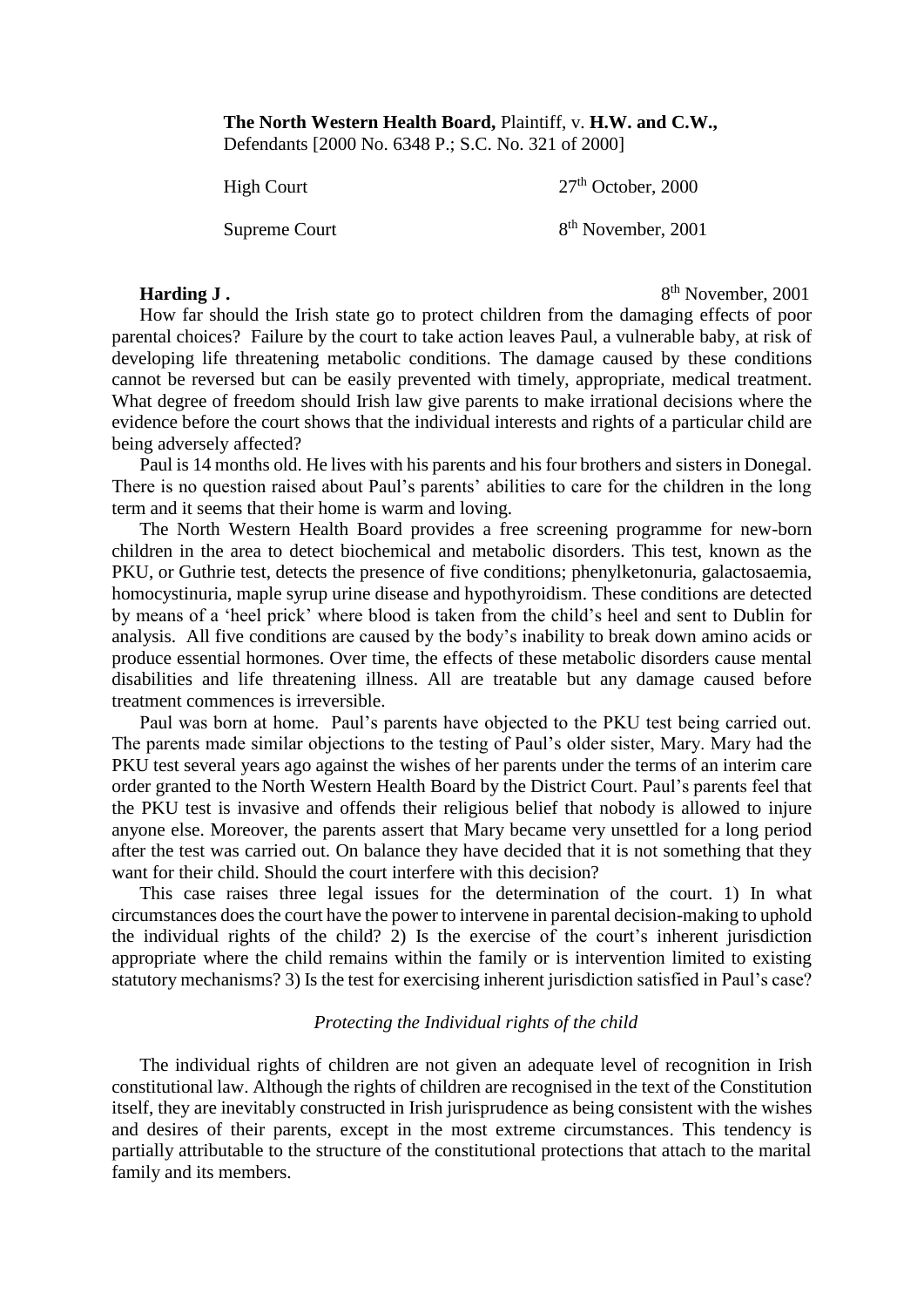The personal rights of children are given the same protection under Article  $40.3.1<sup>0</sup>$  as those of any other citizen although they may be differently realised (*State (Nicolau) v. An Bord Uchtála* [1966] I.R. 591). These rights include 'the right to be fed and to live, to be reared and educated, to have the opportunity of working and of realising his or her full personality and dignity as a human being' (*G v. An Bord Uchtála* [1980] 1 I.R. 32, 56). In order to ensure that children reach their full potential as individuals, Article 42 expressly guarantees children a religious moral, intellectual, physical and social education and Article 42.4 obliges the state to provide children with free primary education.

Article 42 places a duty on parents to provide such an education according to their means but where they fail in their duties the onus falls on the State 'as guardian of the common good'.

Parents could not fulfil their duties towards their children without legal rights to make decisions about the upbringing of their children. Families are deeply personal, private places. Parents must have the freedom and authority to create their own family dynamic without undue outside interference. The Irish constitutional structure retains an outdated distinction between marital and non-marital families. Article 42 imposes an inalienable right and duty on married parents to provide for the religious and moral, intellectual, physical and social education of their children. The courts have additionally recognised several constitutional parental rights attaching to the mothers of non-marital children under Article 40.3 including the right of custody (*G v. An Bord Uchtála* [1980] 1 I.R. 32, 85). Such rights are accorded in so far as they are necessary for the parent to promote their children's constitutional rights. They are not standalone rights.

The message of the courts and the constitution is clear; parental rights are accorded to parents in order to allow them to fulfil their parental duties towards their children. Upholding parental rights to make decisions about their children's upbringing is not an inherent good in and of itself. Parental rights are instrumental to ensuring that children's rights are upheld. That is the reason for their existence. The rights of parents are inalienable only when being exercised within their protected scope - to fulfil that parent's constitutional duty towards their child. O'Higgins C.J. warns that the State may have an obligation to protect a child even against its mother, 'if her natural rights are used in such a way as to endanger the health or life of the child or to deprive him of his rights' (*G v. An Bord Uchtála* [1980] 1 I.R. 32, 56).

However, Irish constitutional protection of the family is more complicated than merely considering the conflicting personal rights of parents and children. Article 41 of the Irish constitution protects the institution of the marital family itself as the fundamental unit of Irish society. By making the marital family a specially protected space, both parents and children are accorded further rights as part of this collective family unit, such as the right to a family life together. However, family members must retain their individual rights within the confines of the marital family unit.

Sometimes vindicating the rights of the individuals within a marital family does not align with maintaining the integrity of the family unit itself. The court must grapple with the relative importance of preserving the structure of the marital family at the expense of its component parts. As a nation we have historically ignored the individual rights of family members in favour of the greater goal of preserving the family structure even where that structure is an empty shell. Let us not forget that the right to leave the structure of the marital family through divorce required a number of divisive constitutional referenda. The individual rights of the spouses for whom the reality of marriage was intolerable, such as victims of violent abuse, were secondary to preserving the ideal of the marital family. We must be cautious not to forge a similar approach to protecting the individual rights of children.

Parents are the decision makers of the marital family. An interference with their decisions not only interferes with their individual rights as parents but also interferes with the marital family as a protected and private space for child rearing. In general, parents are the best people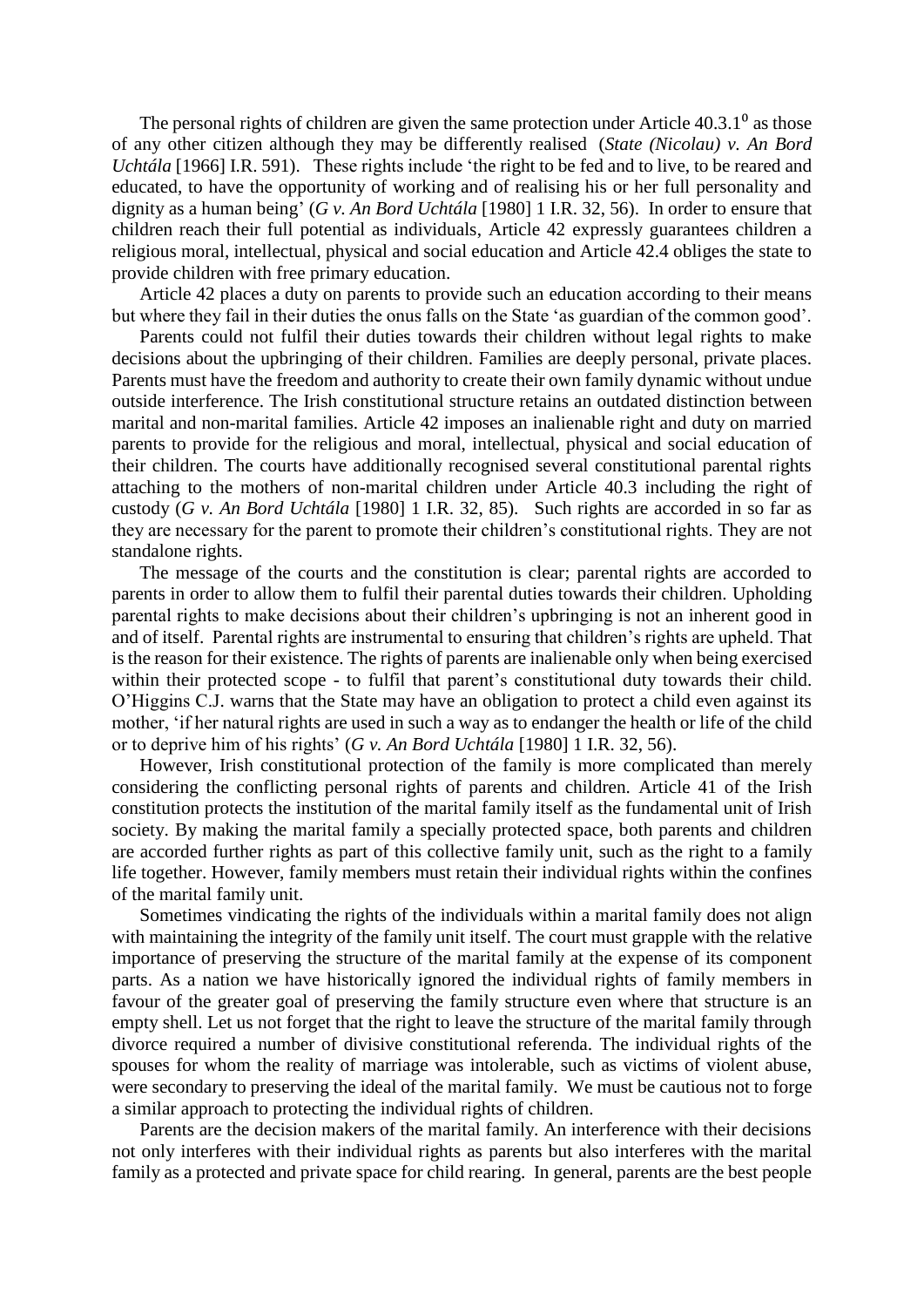to care for their children and make all day to day decisions. The natural bonds of love and affection between parent and child mean that parents will usually want what is best for their child and often make considerable sacrifices to make this happen. Parents grapple with difficult and multifaceted decisions in the upbringing of the child. It is not easy to predict the future, to know, for example, what school would be best for a child or the consequences of a decision to let the child take up a potentially dangerous sporting activity. Short term detriment or discomfort must be balanced against the potential future benefits of any decision. Parents do their best; they know their children and they have to live with the consequences of their decisions. This is the reason why Irish law accords a general autonomy to parents in their decision making but this cannot always be guaranteed. Unfettered parental rights may be abused. If a society simply defers to parental care within individual families it must have a realistic mechanism for insuring that the child's need for safety and rights to realise his or her full potential are protected within the confines of the family; marital or otherwise.

My colleagues on the bench are unanimous in holding that parental rights are not absolute; that the state can intervene to protect children. The question is when it is appropriate to do so and whether any appropriate legal mechanism for doing so exists.

Article 42.5 places an express duty on the state 'to supply the place of the parents' in certain circumstances:-

"In exceptional cases, where the parents for physical or moral reasons fail in their duty towards their children, the State as guardian of the common good, by appropriate means shall endeavour to supply the place of the parents, but always with due regard for the natural and imprescriptible rights of the child."

The duty placed on the state is to ensure that the rights of children are upheld. However, the state is not the primary body tasked with this duty; parents are. Within Article 42.5 is assumption that a life in state care or an adoptive family is second to life in a loving functional family. There a clear duty on the State to step in as a substitute permanent carer where the child has no parents and Article 42.5 has been invoked to justify state care in cases where no parent could be found to care for a child (*F.N. v. Minister for Education* [1995] 1 I.R. 409 and *D.G. v. Eastern Health Board* [1997] 3 I.R. 511).

The appropriate scope of the State's duty to step in where parents have *failed* in their constitutional duty toward the child is much more difficult. The issue has been scrutinised by this court in the context of involuntary adoption; the most permanent substitution of all. The state must use a liberal standard before removing a child from its birth family and replacing the parents with adoptive parents or other permanent care givers. Permanent intervention into the family unit is the most draconian form of state intervention and must be a proportionate response. This type of parental failure occurs only in exceptional cases. A child's right to be protected must be given due regard but their right to be part of an intact marital family must also be considered. The court must consider not only whether intervention is appropriate but also whether the proposed course of action of substitute care is one that will best realise the child's right to realise his or her full potential, in the circumstances of the case before them.

The Court has been wary to ensure that the state does not tread on the rights of parents. There has been less emphasis in case law in ensuring that the overarching duty of realising children rights is satisfied. In *Re Article 26 and the Adoption (No.2) Bill 1987* ([1989] 1 I.R. 656, 665-666) the court held that in order for adoption to be a proportionate interference with parental rights, *both* a failure in duty *and* clear abandonment of parental rights was required. In practice, we have seen that the twin criteria of failure and abandonment are very difficult to satisfy even where it is clear that the child's rights have been infringed and adoption seems to be the best solution.

In *Re J.H. v. An Bord Uchtála* ([1985] I.R. 375) this undue emphasis on the rights of parents when applying the Article 42.5 test, developed in the context of involuntary adoption, was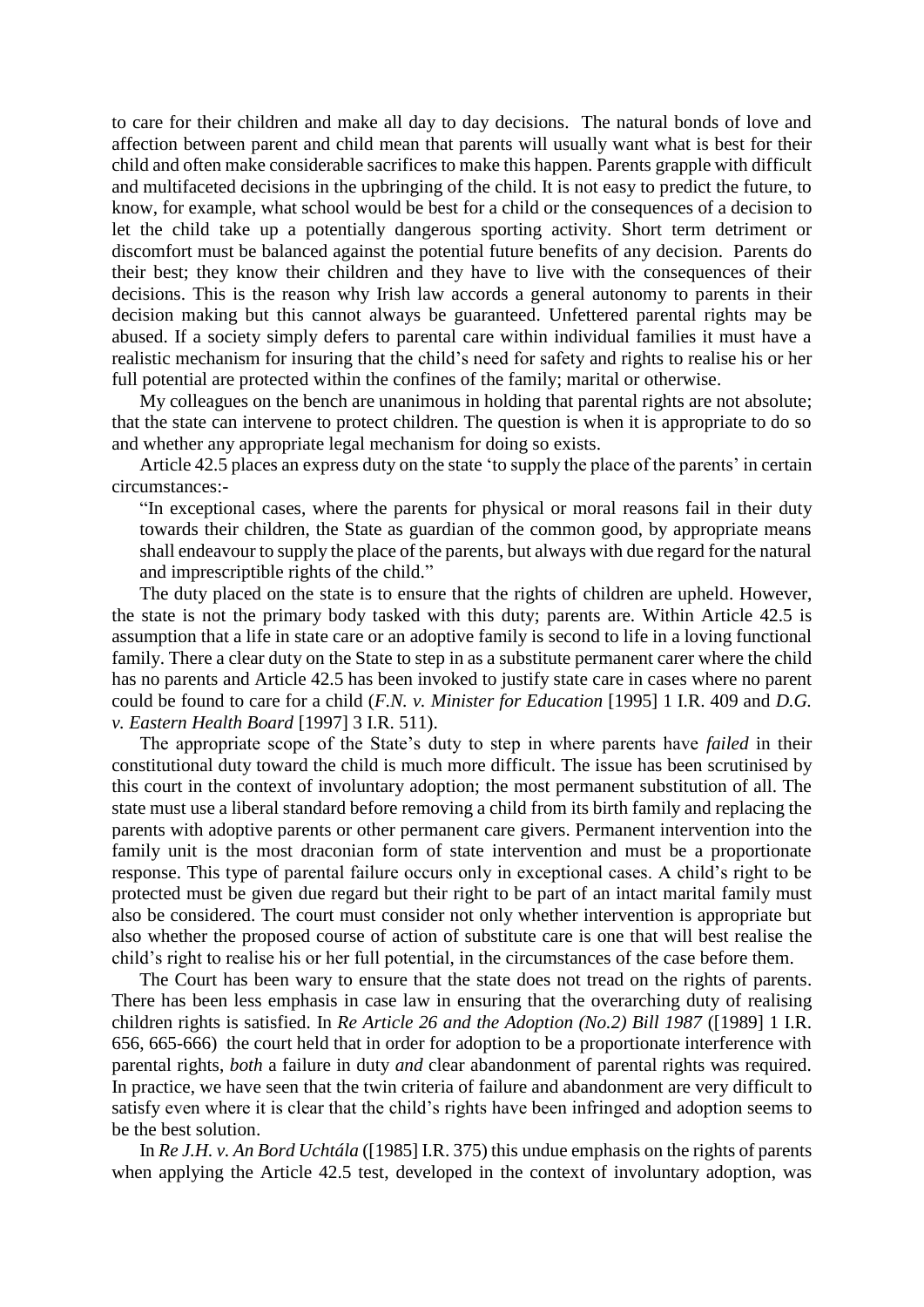extended to the less interventionist issue of custody. In that case, unmarried parents had placed their daughter for adoption and later married. As a result of their marriage the adoption order was quashed and the parents then sought custody of their then two year old daughter child from the would-be adoptive parents. Expert evidence was submitted that the child would be at risk of long-term harm if custody was transferred to natural parents.

In the Supreme Court, Finlay C.J. was clear. The state cannot supplant the parents by making custody orders unless the Article 42.5 test is satisfied. When the case was returned to the High Court, Lynch J. ordered the transfer of custody with concern about the consequences for the child who had spent 3 years with her foster parents. He reasoned that the change would be no more traumatic than a parent dying which many children would unfortunately have to deal with. This approach, which prioritises parental rights as a goal in and of themselves, is hardly consistent with the court's overarching constitutional duty to uphold the child's right to self-realisation and dignity.

I have serious concerns about the extension of this interpretation of the Article 42.5 test to the issue of custody. A custody order is a much lesser interference with parental rights than an adoption order. In all cases prior to *Re J.H.,* the issue before the court had been a permanent end to the child's education by his or her parents. The parents had either died or permanently abandoned the exercise of their parental duties. On the facts of *Re J.H.,* a custody order would have meant an end to the meaningful exercise of the rights of the parents and could be distinguished on that basis. However, some of my fellow judges on the bench endorse the ruling and see fit to extend the same interpretation of the Article 42.5 test, developed in the context of involuntary adoption, to all situations where the court is asked to vindicate the individual rights of a child in defiance of parental wishes. The high standard that must be met before the court can order an involuntary adoption is not appropriate for cases such as Paul's case before us, where the ongoing exercise of parental rights is not in question and the proposed state intervention is not as extreme.

The structure of Articles 41 and 42 of the Constitution have led some of my colleagues to the rather lazy assumption that the individual rights of the child are inevitably best protected by upholding the integrity of the marital family unit. This approach, most expressly stated by my colleague, Hardiman J., (*North Western Health Board v. H.W. & C.W.* [2001] 3 I.R. 622, 765) replaces the overarching duty of the court to uphold the individual rights of the child with a duty to uphold parental rights and maintain the family unit, on the assumption that this will achieve the same end. Yet for many unfortunate children the marital family unit is the most dangerous place of all. To limit the court's ability to uphold the individual rights of the child to 'exceptional circumstances' narrowly defined, falls very short of the court's duty to uphold the rights of the child to realise full personality and dignity. My sister, Denham J., would limit questioning of parental decisions to surgical decisions in relation to an imminent threat to life or serious injury. My other colleagues make the duty even narrower, finding it difficult to come up with even one practical example of when such a duty would arise. Murray J. limits it to immediate and fundamental threats to the capacity of the child to continue to function as a human person, physically, morally or socially, deriving from an exceptional dereliction of duty on the part of parents to justify such an intervention. With respect, these theoretical situations would surely satisfy the current test for involuntary adoption. A nearly irrebuttable presumption that the decisions of married parents always uphold the best interests of their children cannot be what was intended by the framers of the constitution and is inconsistent with the courts duty to uphold the personal rights of children as individuals under Article  $40.3.1^\circ$ .

Making the marital family unit an inviolable space until parents completely abandon their constitutional duties shields abuse within the family. In doing so the state abdicates responsibility for the welfare of children who do not live in a loving family. We ignore these vulnerable children for the sake of children living in the ideal marital family which must remain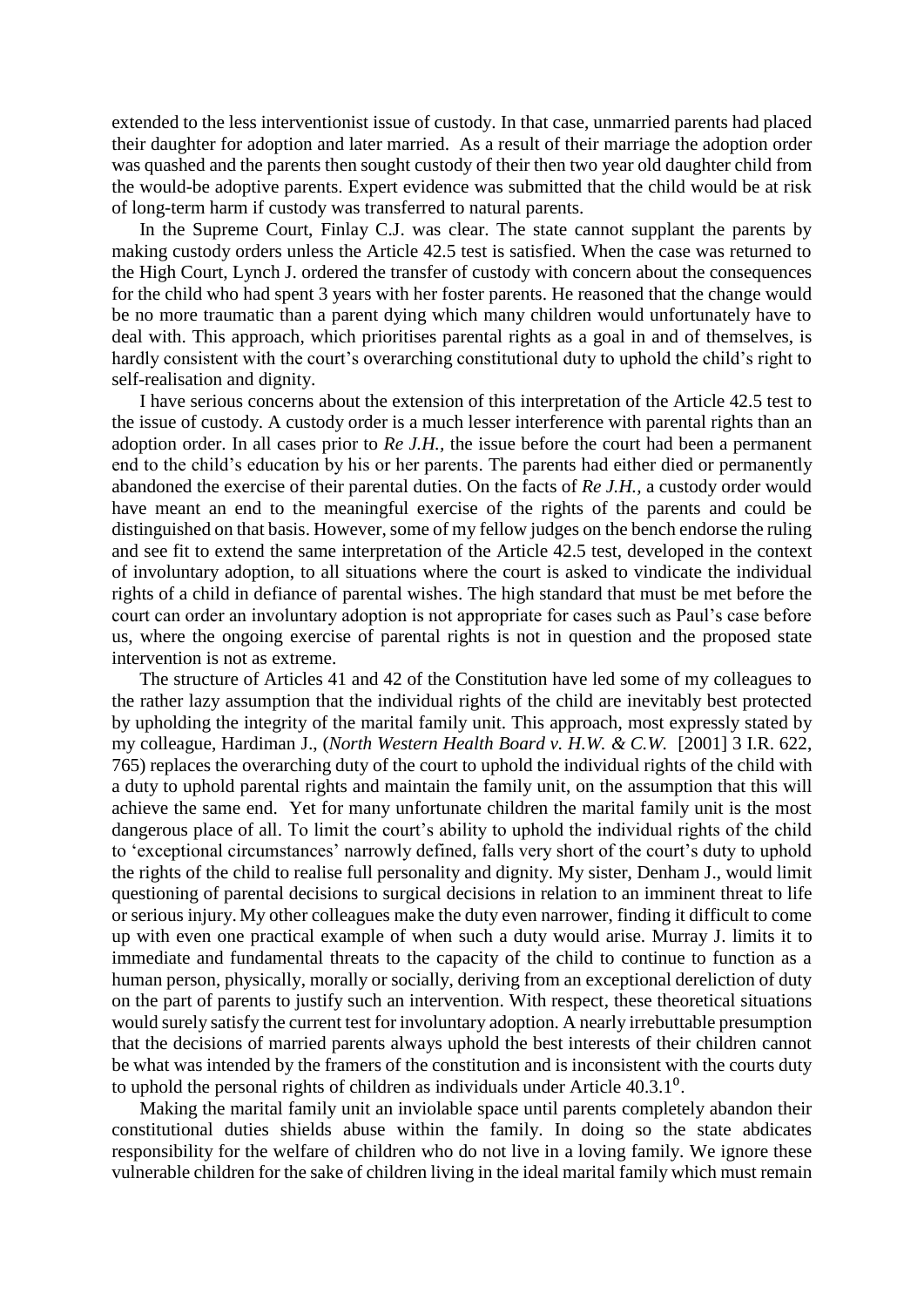unimpeachable. This 'all or nothing' approach to intervention allows more invasive types of intervention in the very worst situations but allows the state to do very little before the family reaches this stage. There is no scale for proportionate intervention. To limit the development of the law in this way turns our back on the children for whom the paradigm marital family is not a reality, ignoring their personal rights in the day to day reality of their lives.

I agreed with the concerns raised by Keane C.J. that such a parental-rights-focused interpretation of Article 42.5 extends a test, designed to justify the most permanent and invasive type of state intervention, to all types of cases which impact in any way on parental freedom to make decisions. This is disproportionate and would gravely endanger not only Paul but the interests of all children. There is a distinction to be made between the state's duty to take over from parents where they have failed and the state's duty to ensure that children's rights are preserved within their birth family. Adapting the metaphor used by my colleague, Hardiman J., the state should act, not a super-parent, but as a watchdog to vindicate children's rights.

A better approach is to distinguish between different levels of intervention and ask whether the intervention proposed can be justified in the circumstances to uphold the child's rights or to use the traditional words of statute; 'further the best interests or welfare of the child'. For example, in *P.W. v. A.W.,* (Unreported High Court Ellis J., 21 April 1979). Ellis J. held that the assumption of parental custody was only a pragmatic starting point. Under Article 42 a child's rights must be vindicated by leaving her in the custody of her aunt, the solution that furthered her best interests. Parental rights were respected as far as possible because her parents retained guardianship.

There is space for a purely child-centred jurisdiction within our constitutional rights framework when dealing with the ongoing exercise of parental authority. Most parental decisions are entirely unquestioned. Where an issue is brought to the attention of the court respect for the rights of parents is preserved within the structure of the legal system and the way in which evidence is assessed by the court. Parents can take legal action to uphold their own rights and they can respond to court proceedings. Children cannot. Irish law contains no statutory mechanism by which a child can directly seek the adjudication of the courts in a question relating to their own upbringing. Either their guardian or the Health Board must bring such proceedings on their behalf. The way in which evidence is assessed when a case comes to court is also deferential to parental decision making. Parents have ample opportunity to explain their decisions and their plans to further the long term interest of the child. The court must consider, not only the evidence that the child's rights are infringed but also evidence relating to the disadvantages of intervention and the need to promote the stability of a particular family unit. Where the evidence suggests that parents are making a difficult judgment call, with similar risks on both sides, the court will stand over such decisions.

As members of the judiciary we are under an obligation to ensure that the most vulnerable in our society receive the same protection as the strongest. This requires us to take the individual interests of children seriously, not merely agree with parents where serious questions are raised that their choice of action will have a long term detrimental impact on the child.

#### *The Place of Inherent Jurisdiction*

Different mechanisms exist in statute law to allow varying levels of intervention into the family. Historically the statutory test for balancing the interests of parents and children is the welfare principle. The principle is one which predates the 1937 Constitution and is commonly used in wardship proceedings. The duty on the court is the same as that imposed by Article  $40.3.1<sup>0</sup>$  The court is asked to consider whether the intervention proposed can be justified in the circumstances to further the child's best interests; upholding the child's rights to realise their full personality and dignity as a human being.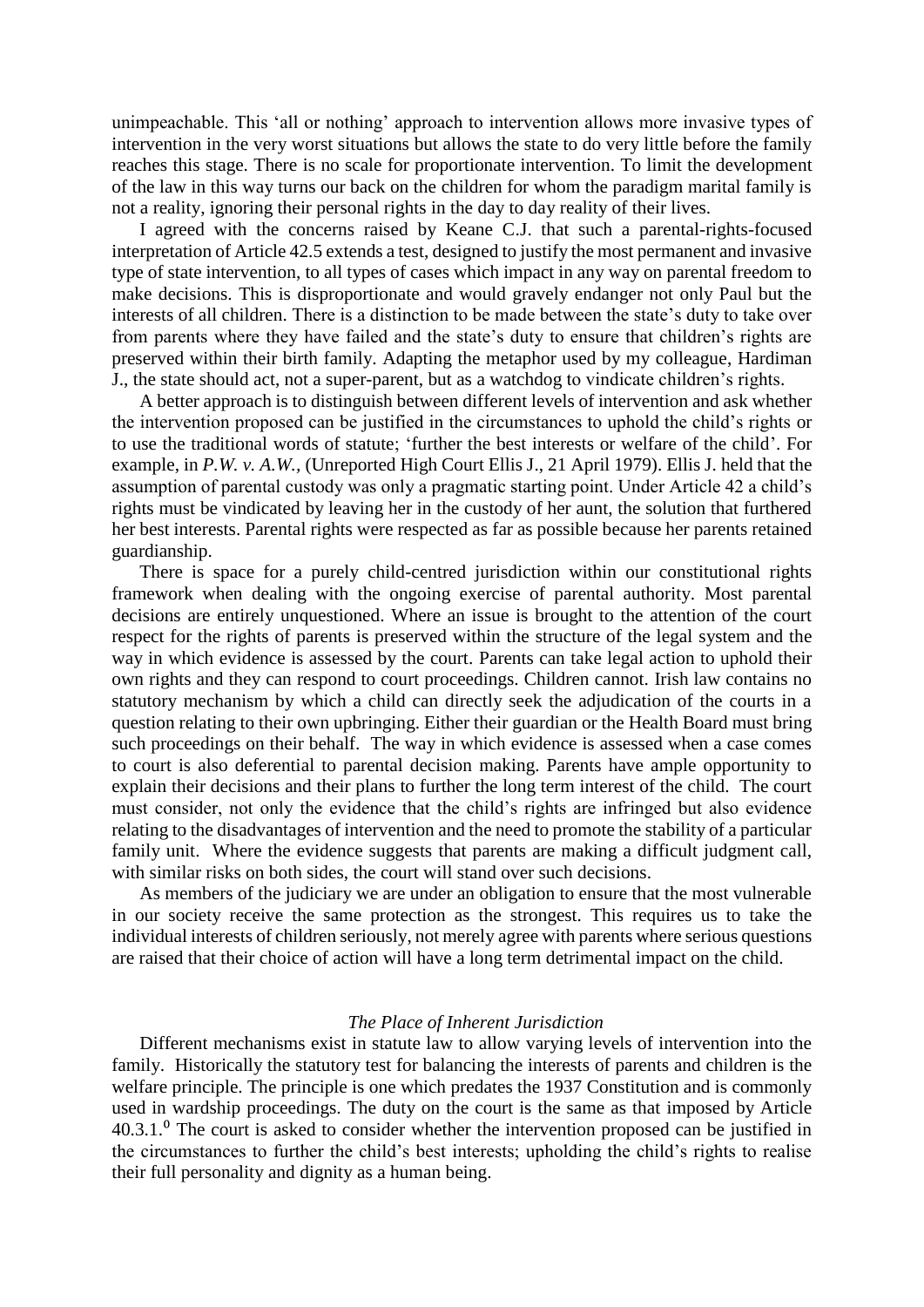There are three statutory mechanisms by which the court can question parental autonomy. This is the first case in which the court finds itself asked to overrule a single parental decision made jointly by two parents because its legitimacy has been questioned by a third party. The statutory mechanisms do not apply to this situation but they must be examined to see if they are sufficient to vindicate the rights of children or whether it is necessary for the court to invoke inherent jurisdiction to provide a suitable mechanism by which to fulfil its constitutional duty to uphold Paul's rights.

Under section 11 of the Guardianship of Infants Act 1964, the guardians of an infant may apply to the court for a direction on any question affecting the welfare of a child and the court may make such order as it thinks proper. This mechanism is only open to the guardians of children and is used when parents disagree. It provides no solution where the joint decision of both guardians is under scrutiny. The legitimacy of the court's decision where parents disagree comes from the fact that the parents have invited the court in. In such circumstances the welfare of the child is to be the court's *first and paramount concern* in matters relating to the upbringing of children (section 3 of The Guardianship of Infants Act 1964). The welfare test requires the court, when balancing all the competing interests, to choose the result which maximises the child's best interest. The maximisation of the child's welfare is not something that is balanced against interference with parental rights. It is what is achieved when competing interests are balanced correctly. Within the welfare test is the understanding that parental rights exist for the benefit of children and that the welfare of the child is factually linked to a continuing relationship with the child's parents. The wishes and interests of the parents are taken into account as a matter of evidence in establishing what is in the best interests of the child but are not weighed against the child's interest. The test places the responsibility on the court to find the best solution for the particular child in each individual case.

The statutory basis for formal state intervention into the family is the Child Care Act 1991. Section 3 places a duty on the Health Board to promote the welfare of children in their area. Section 15 of this Act places a duty on Health Boards to apply to the District Court for a care or supervision order if a child in their area requires care or protection which he is unlikely to receive without the making of the care order. A care order is a highly interventionist measure which hands over wholescale decision-making power to the Health Board for a limited period of time. The Health Board must have regard to the rights and duties of parents and the principle that it is generally in the best interest of a child to be brought up in his own family. The structure of the Act promotes the long-term upbringing of children within the family unit which is appropriate when considering this level of intervention.

Under s18(1) of the Child Care Act 1991, the court will not make a care order unless it is satisfied that :-

(a) the child has been or is being assaulted, ill-treated, neglected or sexually abused, or

(b) the child's health, development or welfare has been or is being avoidably impaired or neglected, or

(c) the child's health, development or welfare is likely to be avoidably impaired or neglected,

*and* that the child requires care or protection which he is unlikely to receive unless the court makes an order under this section.

Once a child is the subject of a care order, parental objections to medical treatment can be overridden by the court (*A. and B. v Eastern Health Board* [1998] 1 I.R. 464). The question arises whether a care order can be made for the purpose of overriding parental objections to a diagnostic test where there are no other concerns about the parent's ability to care for the child. Under s18 (c) of the Child Care Act 1991 the District Court may make a care order where it considers the child's health, development and welfare likely to be 'avoidably impaired or neglected' and the child requires care which he is unlikely to receive unless the court makes an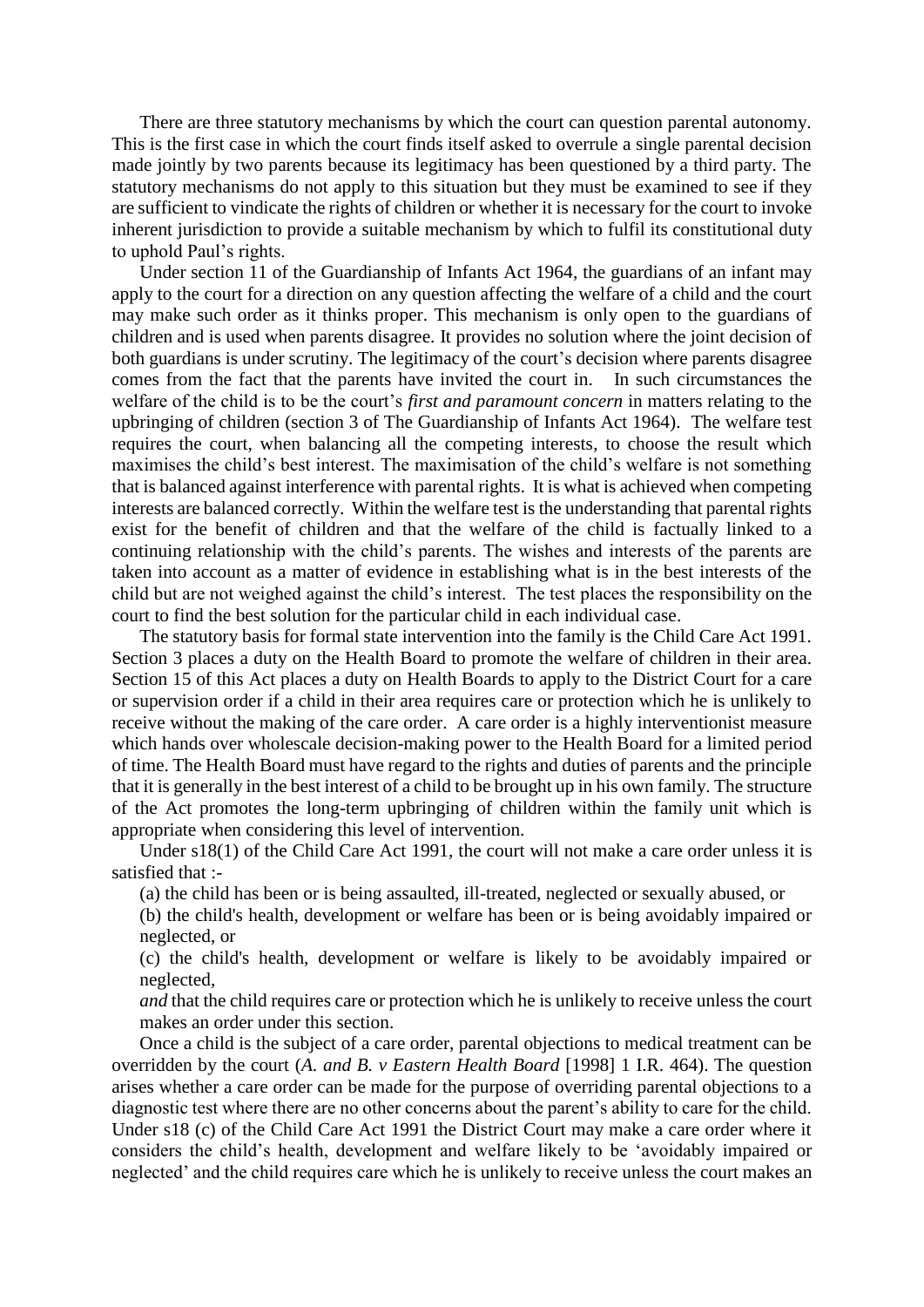order. Such an order was obtained from the District Court to ensure that Paul's sister, Mary received the PKU test. The District Court refused to make a similar order in this case. On appeal, the Circuit Court has suggested that, due to the emphasis in the Child Care Act 1991 on promoting the long-term upbringing of children within the family, care orders are appropriate only where the parents provide a generally inadequate level of care; they are not an appropriate mechanism for considering one decision in isolation. I do not wish to comment of whether a care order should have been used in this case. The Health Board has not appealed this decision but has sought to fulfil its statutory duty to promote Paul's welfare by other means. The assessment of whether or not section 18 is satisfied is a factual decision to be made by the District Court. Consistency can be difficult to achieve. However, the focus of section 18 of the Child Care Act 1991 is on the detriment to the child rather than the actions of the parents and this should not be forgotten when promoting long term care within the family.

The ward of court mechanism has previously been used by this court to protect children from the decisions of their parents. The origin of wardship lies in the idea that the Sovereign as *parens patriae* had a duty to protect his subjects, particularly children or those who were unable to protect themselves. This duty passed to the Lord Chancellor, the Court of Chancery and to the Lord Chief Justice of Ireland under the Government of Ireland Act 1920. The continuation of the duty is reflected today in the role imposed on the state by Article 42 as 'guardian of the common good'. Wardship now vests in the Irish High Court and has statutory basis under section 9 of the Courts (Supplemental Provisions) Act 1961 which reads – 'there shall be vested in the High court the jurisdiction in lunacy and minor matters which was formerly exercised by the Lord Chancellor of Ireland'.

The original function of wardship was to protect the property of a minor whose parents were dead or unavailable. A petition for the court to consider making an individual a ward of court can be made by any individual. When a child is made a ward of court both the ward's person and property are subject to the courts' control and parental rights of decision-making are superseded for all matters. Wardship continues until it is discharged. When deciding to exercise its wardship jurisdiction the High Court must be satisfied that a child is at serious risk *and* that it is appropriate that the child should be brought into wardship (*Eastern Health Board v. M.K. and M.K.* [1999] 1 J.I.C. 2902). Paul's circumstances may indeed warrant wardship but the powers of the court under wardship are broader than necessary to resolve the issue before the court.

As can be seen, the statutory mechanisms for questioning parental decision-making in Irish law are very limited. None are open to the child. Only guardians may ask for a determination on a particular question. All other mechanisms are for a short or long term substitution for all parental decision making.

Yet the formal wardship mechanism is only one part of the inherent jurisdiction of the High Court. The inherent jurisdiction of the High Court is a flexible protective jurisdiction based on a duty to protect vulnerable individuals, including children, from harm. It can be used for the narrower purpose of reviewing a single decision unless abrogated by statute or the constitution itself.

I agree with Keane J. that an inherent jurisdiction to examine parental decisions to protect the individual rights of the child still exists in Irish law. Children cannot easily bring actions to court to protect their own interests, they are not an active part of the legislature and they cannot advocate their own rights. A legal mechanism is required to protect their rights where they are threatened by the decisions of others. The need for such a jurisdiction was recognised at a point in history where individual rights were accorded less value than they are now. In the absence of a express statutory mechanism by which to review parental decisions made by an intact family unit the existence of such a jurisdiction to protect vulnerable children from harm caused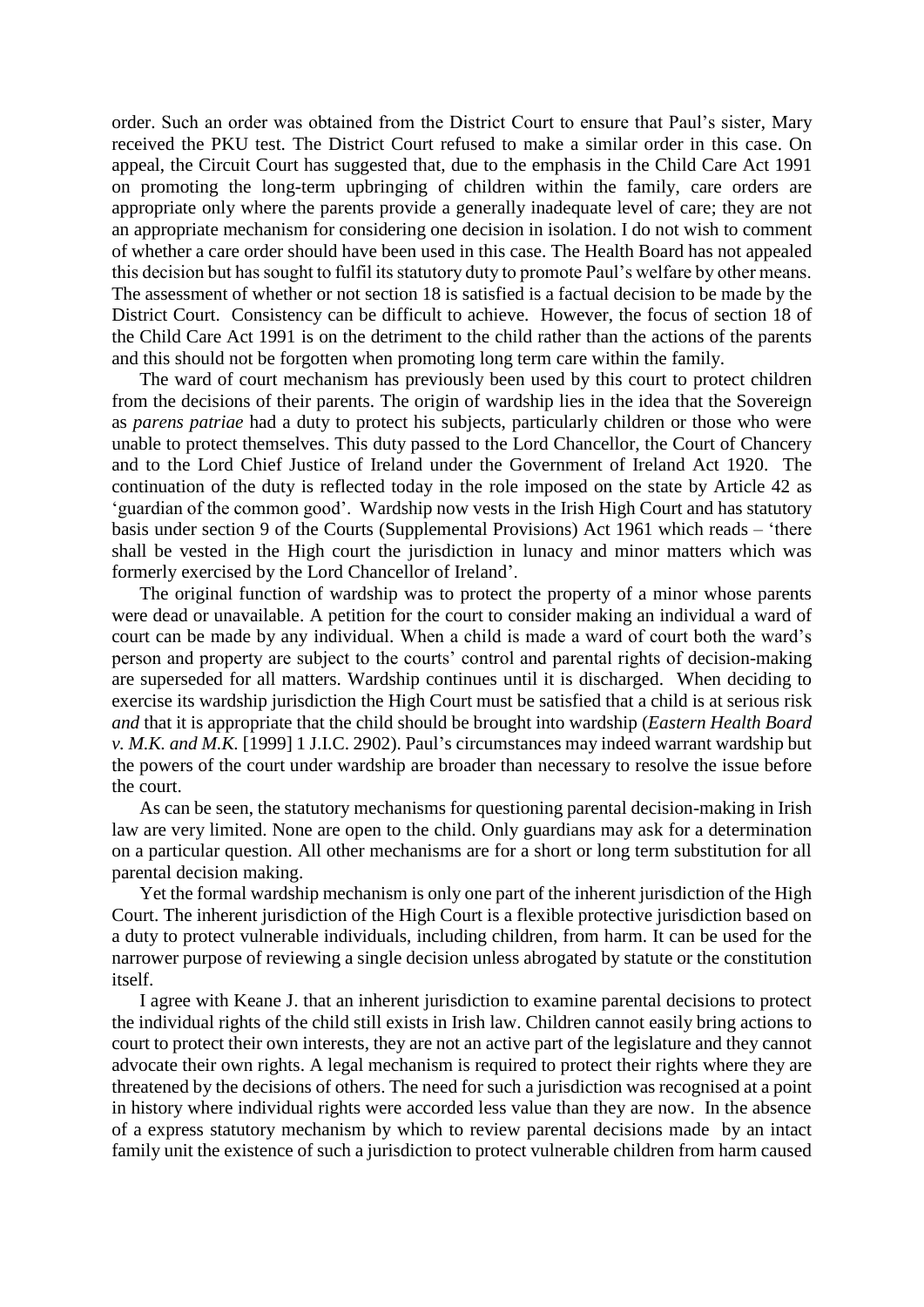by decisions which may adversely impact the child's constitutional rights is surely constitutional mandated.

Inherent jurisdiction allows any third party with an appropriate personal connection to the child to invoke the jurisdiction of the High Court to protect that child's rights. Here the refusal of Paul's parents to allow the PKU test puts him at risk of potential harm. The Health Board has a statutory duty to provide for Paul's welfare. It has brought this matter to the High Court's attention for determination of what should happen to Paul. Statutory measures to deal with this type of situation have not been enacted. It has been determined by the District Court that a care order is not an appropriate way of considering the issue on the facts. Inherent jurisdiction is the only mechanism that exists for Paul's individual interests to be formally considered.

Without such a jurisdiction, potential violations of children's rights could only be challenged in the most extreme cases. This would ignore the entire tradition of wardship and inherent jurisdiction which recognised the vulnerability of individuals and sentence the most at risk children to invisibility in the eyes of the state. With no one but their parents to promote their interests they would simply never be heard.

### *Should the court override the decision of Paul's parents?*

When making a decision under protective inherent jurisdiction the High Court must weigh up all the evidence available and make a decision that furthers the best interests of the child. It is important to assess the potential harm by looking at both the nature of the risk (high or low) and the remoteness of that harm (i.e. the likelihood of it happening). The court must also review the impact of the type of measure needed to obviate the risk when determining whether intervention is justified in the circumstances or to use the traditional language of inherent jurisdiction, furthers the best interests of the child in the particular circumstances.

### **The potential harm:-**

- 1. Paul remains at risk of developing any one of three conditions; phenylketonuria, homocystinuria, and hypothyroidism. The risk posed by these conditions is substantial. The Health Board describe consequences of failing to treat these disorders as catastrophic.
- 2. Phenylketonuria is a genetic condition where the body is unable to break down a substance called phenylanine which builds up in the blood. High levels of phenylanine cause damage to the brain. Without early treatment children with this condition develop severe mental disabilities rendering the child unable to lead an independent life. It also heightens the risk of death by strokes or embolism. If a PKU test is not done, Phenylketonuria will not be detected until the child's brain damage exhibits in behaviour difficulties or epilepsy. By this time the damage is irreversible.
- 3. Homocystinuria is an inability to break down a different amino acid homocysteine. This causes skeletal abnormalities, vision problems, brain damage and an increased risk of blood clots. Again the only diagnosis is the detection of the damage done: delayed development, mental disability and vision problems. It is treated by taking vitamin supplements.
- 4. Congenital hypothyroidism is caused by an undeveloped thyroid gland. Again it is easily treated with supplements but there is no way of reversing the serious disabilities a child will develop if they do not receive early treatment.
- 5. We are told that the rate of phenylketonuria in Ireland is 1 in 4,500 births. The risk of homocystinuria is 1 in 49,000. Congenital hypothyroidism is present in 1 in 3500 births. The risk is not highly probable, it is remote, but it remains a real possibility.

The risk of damage to Paul's health if he does have one of these metabolic disorders is great if it goes undetected but the probability of such a situation is remote. Is this a risk we are happy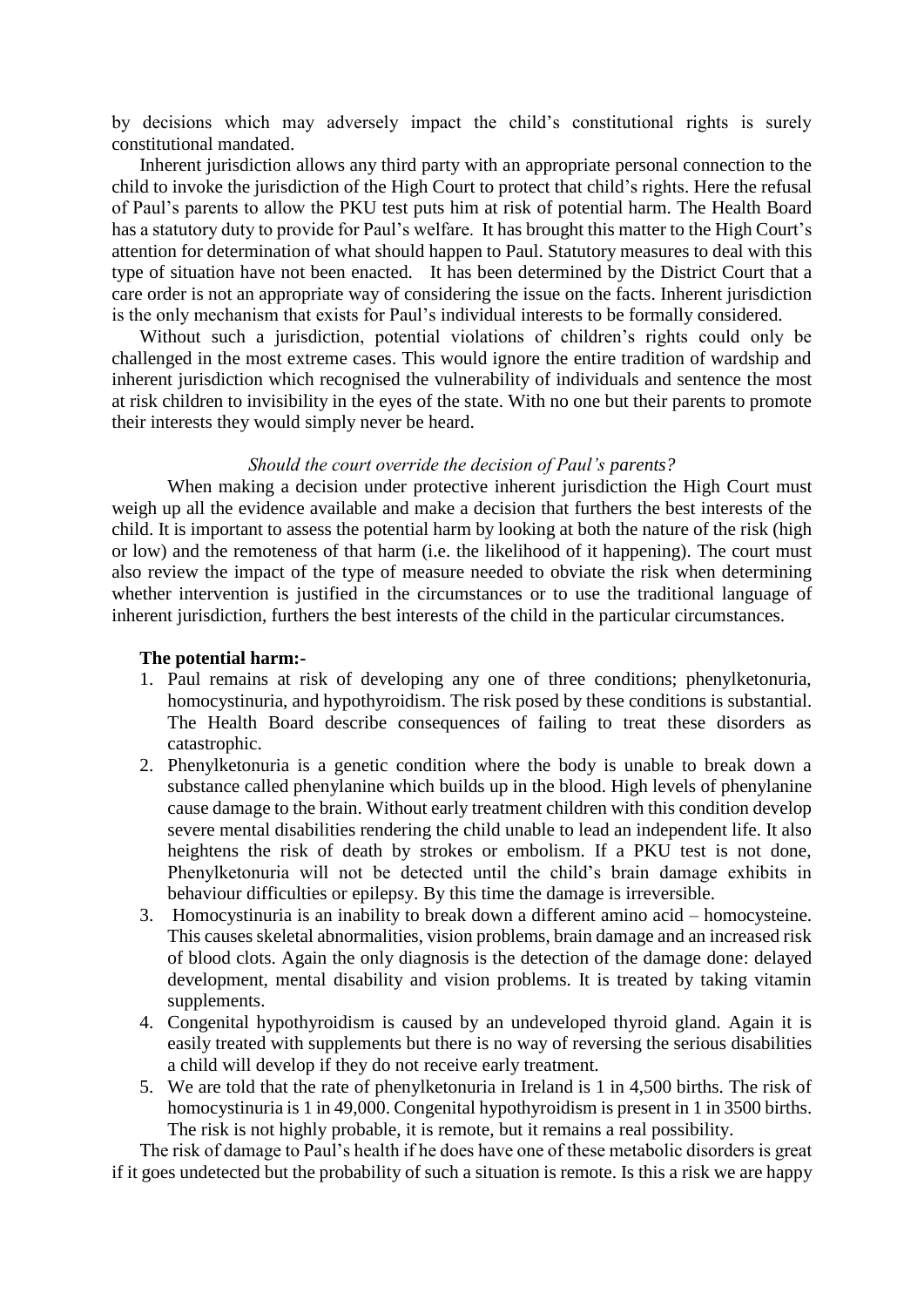to let a 1 year old take? Are we to hope that Paul is lucky? My fellow judges have declared the risk to Paul to be minimal, relying on the low level of probability. They agree that where the outcome of death or serious disability was a clear one, then the court could certainly exercise jurisdiction. If the probability of the damage was higher but the level of risk slightly lower they also admit that they may have felt otherwise. Where the level of risk is high but it is a real possibility the court should look in addition at the impact of intervention before deciding whether or not over-ruling parental decisions would be the best course of action to further the interests of the child.

Counsel argued that this case could be distinguished from situations in which there was an immediate threat to life but this is a false distinction which focuses on the immediacy of risk over the probability of harm and the level of harm. Paul is no longer at risk of developing galactosaemia or maple syrup urine disease as symptoms of these conditions would by now have presented. However, galactosaemia is a rapidly fatal disorder and maple syrup urine disease causes rapid brain damage and eventual death. The risk to Paul's life if he had had one of the metabolic disorders which are now ruled out would have been immediate. If Paul had had these conditions which had gone untreated, he would by now be dead or severely disabled. The question of whether or not a PKU test should be carried out may indeed involve an immediate threat to life.

### **The impact of intervention:-**

- 1. Treatment for all three conditions is simple and relatively non–invasive. If phenylketonuria is detected the child will be put on a low-protein diet and will have to take an amino acid supplement. Similar preventive measures are taken with the other conditions. But what of the consequences of interference with the wishes of Paul's parents? How will this level of intervention impact on long term family life? What weight should be given to the desirability of upholding the wishes of Paul's parents?
- 2. In wardship cases where the goal of the court is to further the best interests of the child, parental rights are given evidential weight (*In Re A. Ward of Court* [1996] 1 2 I.R. 79. 117). This requires the court to listen to the parents' objections and understand why they are objecting. Here, the parent's objections to the test are based partially on a false understanding of the risks involved. None of Paul's four brothers and sisters had any of the conditions. However, four negative tests does not rule out the possibility that the parents are carriers. Paul's level of risk is not less than any of his older siblings. If both parents are carriers there is a risk of one in four that any child will inherit one of the conditions.
- 3. It was raised in the High Court that Pauls' parents are objecting to the test on the basis of religious belief. They stated 'It is our strong religious belief that nobody is allowed to injure anyone else.' The point was not taken any further and it is difficult to give weight to the right to religious freedom when it is not clear whether this is part of set of religious principles or merely a personal belief. If it is merely a personal belief, its rationality should be questioned. The injury caused to Paul by denying him the test and letting him run the risk of severe brain damage is far greater than the injury done to him by the heel prick. When refusal is based on adherence to a set of religious beliefs the court may balance the benefit of religious compliance against the risk to the physical wellbeing of the child when deciding what is in the child's best interest.
- 4. The only foreseeable detriment to Paul of having such a test would be the potential upheaval to the family unit. Paul will remain in the care of his parents and this is not questioned by either side but their relationship with Paul may be damaged by this court intervention. In contrast, failure to have the test carries a small but very serious risk of long term damage to Paul's health and quality of life.